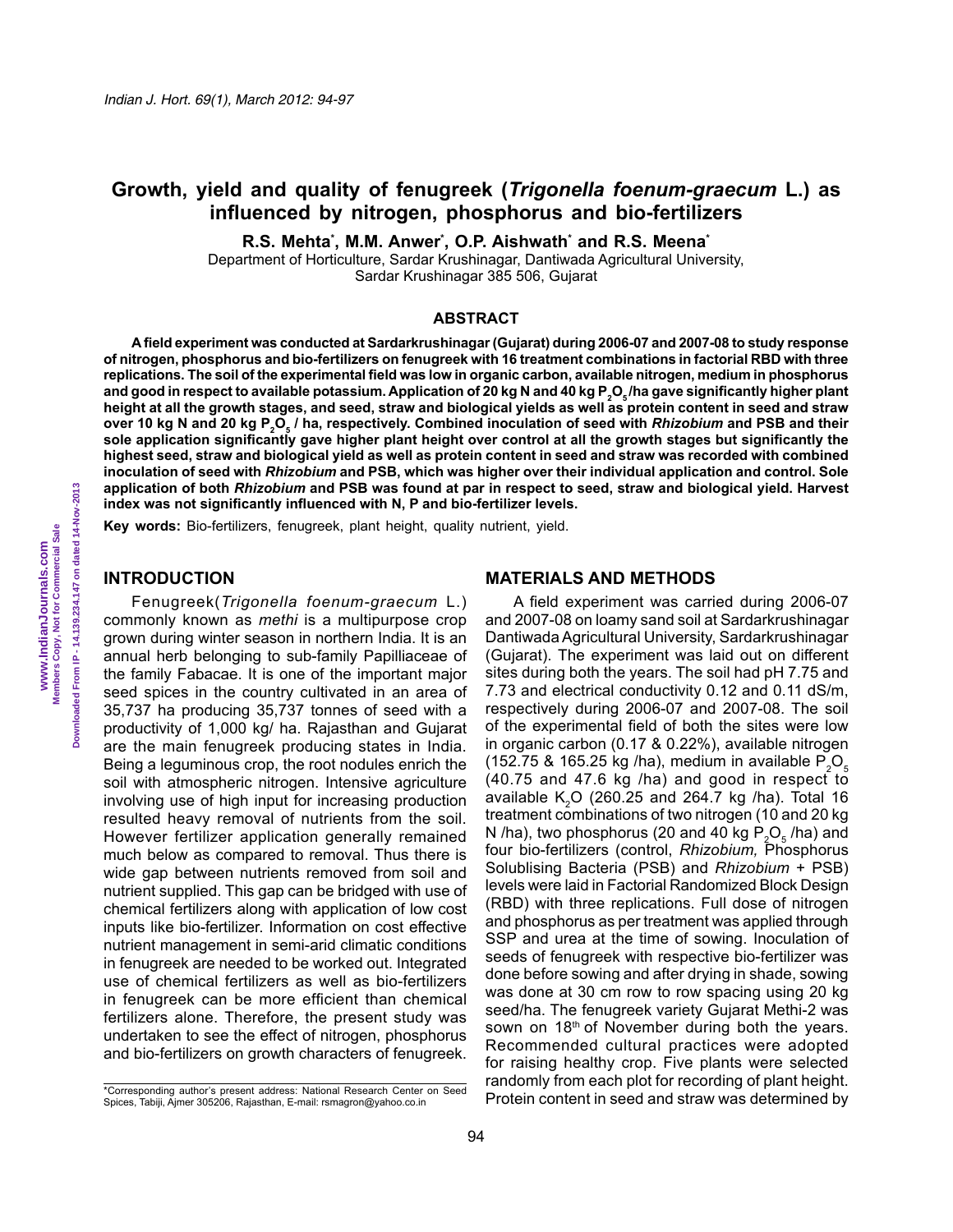multiplying N content with factor 6.25. Similar trend of response of treatments during both the years was observed. Analysis of variance of design was carried out according to standard procedure suggested by Panse and Sukhamte (5).

### **RESULTS AND DISCUSSION**

The different N, P and bio-fertilizer combinations influenced the plant growth, yield and quality of fenugreek (Tables 1, 2 & 3).Plant height at different growth stages, number of branches/plant, days to 50% flowering and maturity, protein content in seed and straw as well as seed, straw and biological yields were recorded significantly higher with application of 20 kg N over 10 kg N/ha during both the years as well as in pooled but harvest index was not significantly influenced with nitrogen levels. This might be due to early and abundant availability of N leading to better nutritional environment in the root zone for growth and development of plant. In addition to its role in the formation of protein, N is an integral part of chlorophyll, which is the primary absorber of light energy needed for photosynthesis. Under the present investigation, profound influence of increased N fertilization on crop growth seems to be due to maintaining congenial nutritional environment of plant system on account of their greater availability from soil media. These results corroborate with the findings of Detroja *et al*. (2).

Application of 40 kg  $P_2O_5/$  ha gave significantly higher plant height at all the growth stages but delayed for days to 50% flowering and maturity. Protein content in seed and straw as well as seed, straw and biological yields were also recorded higher with application of 40 kg  $P_2O_5$  over 20 kg  $P_2O_5$  / ha. But harvest index was not significantly affected with phosphorus levels. (Tables 1 & 2). An application of 40 kg  $P_2O_5$ / ha resulted 13.4, 11.7 and 12.2 per cent higher seed , straw and biological yield, respectively over 20 kg  $\mathsf{P}_2\mathsf{O}_5$ / ha. Phosphorus plays an important role in root development and proliferation as well as it also improves root nodule formation and biological N fixation by supplying assimilates to the roots. It is the main constituent of energy rich phosphate molecules like ATP. Thus, phosphorus influences photosynthesis, biosynthesis of protein and phospholipids, nucleic acid synthesis, membrane transport and cytoplasm streaming. Increased availability of phosphorus owing to its application in the soil, improved nutrient availability. The applied phosphorus increased nitrogenase activity of roots, which enhanced the root nodulation and created congenial environment for plant rhizosphere that resulted in increasing physiological growth parameters. Increase in growth parameters like plant height, dry matter accumulation, branches per plant and nodulation due to application of 40 to 60 kg  $P_2O_5$  / ha in fenugreek have been

**Table 1.** Plant growth, flowering and maturity as influenced with different levels of nitrogen, phosphorus and bio-fertilizers (pooled data).

| Treatment                        |        | Plant height (cm) |               | No. of   | Days               | Days to             |           |
|----------------------------------|--------|-------------------|---------------|----------|--------------------|---------------------|-----------|
|                                  | 30 DAS | 60 DAS            | <b>90 DAS</b> | Maturity | branches<br>/plant | to 50%<br>flowering | maturity  |
| (A) Nitrogen (kg/ha)             |        |                   |               |          |                    |                     |           |
| 10                               | 6.9    | 36.3              | 47.0          | 55.2     | 4.14               | 50.65               | 114.66    |
| 20                               | 8.3    | 41.3              | 54.3          | 63.0     | 4.80               | 54.06               | 120.05    |
| $\mathsf{CD}_{_{0.05}}$          | 0.3    | 1.5               | 2.0           | 2.3      | 0.16               | 1.99                | 3.91      |
| (B) Phosphorus (kg/ha)           |        |                   |               |          |                    |                     |           |
| 20                               | 7.1    | 36.4              | 47.5          | 55.4     | 4.28               | 50.99               | 114.48    |
| 40                               | 8.1    | 41.2              | 53.8          | 62.7     | 4.65               | 53.71               | 120.23    |
| $\mathsf{CD}_{_{0.05}}$          | 0.3    | 1.5               | 2.0           | 2.3      | 0.16               | 1.99                | 3.91      |
| (C) Bio-fertilizer               |        |                   |               |          |                    |                     |           |
| Without inoculation              | 7.1    | 36.3              | 47.4          | 55.3     | 4.18               | 51.72               | 115.94    |
| Rhizobium inoculation            | 7.7    | 39.6              | 51.7          | 60.3     | 4.56               | 52.56               | 117.82    |
| <b>PSB</b> inoculation           | 7.6    | 39.0              | 50.9          | 59.4     | 4.49               | 52.35               | 117.35    |
| Rhizo. + PSB inoculation         | 7.9    | 40.2              | 52.5          | 61.3     | 4.63               | 52.77               | 118.29    |
| $\mathsf{CD}_{_{0.05}}$          | 0.3    | 1.7               | 2.3           | 2.7      | 0.19               | 2.29                | <b>NS</b> |
| Interaction between $N \times P$ | S      | S                 | S             | S        | <b>NS</b>          | <b>NS</b>           | <b>NS</b> |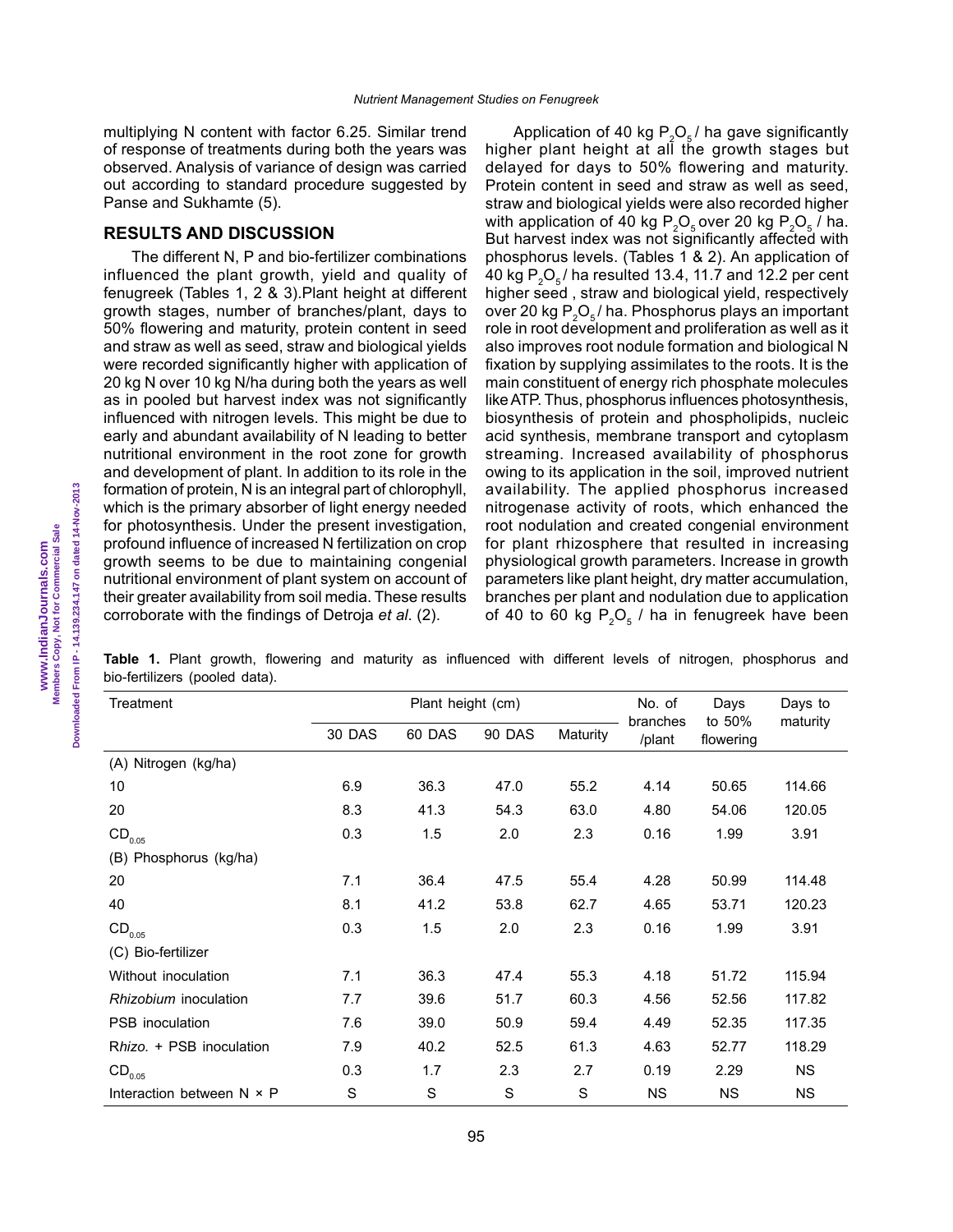#### *Indian Journal of Horticulture, March 2012*

**Table 2.** Seed, straw and biological yield as well as quality of fenugreek as influenced with different levels of nitrogen, phosphorus and bio-fertilizers (pooled data).

| Treatment                        | Seed yield<br>(kg/ha) | Straw yield<br>(kg/ha) | Biol. yield<br>(kg/ha) | Harvest<br>index | Protein content<br>$(\% )$ |           |  |
|----------------------------------|-----------------------|------------------------|------------------------|------------------|----------------------------|-----------|--|
|                                  |                       |                        |                        | $(\%)$           | Seed                       | Straw     |  |
| (A) Nitrogen (kg/ha)             |                       |                        |                        |                  |                            |           |  |
| 10                               | 1156                  | 2398                   | 3554                   | 32.54            | 19.43                      | 19.43     |  |
| 20                               | 1367                  | 2778                   | 4145                   | 32.98            | 21.63                      | 21.63     |  |
| $\mathsf{CD}_{_{0.05}}$          | 50.2                  | 116.9                  | 156.9                  | 0.73             | 0.63                       | 0.63      |  |
| (B) Phosphorus (kg/ha)           |                       |                        |                        |                  |                            |           |  |
| 20                               | 1182                  | 2445                   | 3627                   | 32.61            | 19.90                      | 19.90     |  |
| 40                               | 1340                  | 2730                   | 4070                   | 32.91            | 21.15                      | 21.15     |  |
| $\mathsf{CD}_{_{0.05}}$          | 50.2                  | 116.9                  | 156.9                  | 0.73             | 0.63                       | 0.63      |  |
| (C) Bio-fertilizer               |                       |                        |                        |                  |                            |           |  |
| Without inoculation              | 1171                  | 2402                   | 3573                   | 32.74            | 19.24                      | 19.24     |  |
| Rhizobium inoculation            | 1262                  | 2589                   | 3851                   | 32.76            | 20.80                      | 20.80     |  |
| <b>PSB</b> inoculation           | 1246                  | 2556                   | 3802                   | 32.77            | 20.45                      | 20.45     |  |
| Rhizo. + PSB inoculation         | 1366                  | 2802                   | 4169                   | 32.77            | 21.62                      | 21.62     |  |
| $CD_{0.05}$                      | 57.9                  | 135.0                  | 181.2                  | 0.84             | 0.72                       | 0.72      |  |
| Interaction between $N \times P$ | S                     | S                      | S                      | S                | <b>NS</b>                  | <b>NS</b> |  |

**Table 3.** Plant height seed, straw and biological yields as affected by interaction effect between nitrogen and phosphorus (Pooled data).

| Nitrogen/               | Plant height (cm) |     |              |      |               |       |          | Seed yield |         | Straw yield |         | Biological |                |      |
|-------------------------|-------------------|-----|--------------|------|---------------|-------|----------|------------|---------|-------------|---------|------------|----------------|------|
| phosphorus              | 30 DAS            |     | 60 DAS       |      | <b>90 DAS</b> |       | Maturity |            | (kg/ha) |             | (kg/ha) |            | yield (kg/ ha) |      |
| (kg/ha)                 | 20                | 40  | 20           | 40   | 20            | 40    | 20       | 40         | 20      | 40          | 20      | 40         | 20             | 40   |
| 10                      | 6.7               |     | 35.2         | 37.4 | 45.56         | 48.38 | 53.50    | 56.80      | 1121    | 1190        | 2338    | 2457       | 3458           | 3648 |
| 20                      | 7.5               | 9.0 | 37.5         | 45.0 | 49.40         | 59.18 | 57.33    | 68.66      | 1244    | 1490        | 2553    | 3002       | 3797           | 4492 |
| $\mathsf{CD}_{_{0.05}}$ | 0.3<br>1.7        |     | 2.71<br>2.31 |      |               | 57.9  |          | 135.0      |         | 181.2       |         |            |                |      |

reported by Shivkumar *et al*. (6), and Bhunia *et al*.  $(1).$ 

An appraisal of the data (Tables 1 & 2) reveals that sole as well as combined application of both *Rhizobium* and PSB was found at par to each other with respect to plant height at all the growth stages but significantly better over control in both the years and in pooled data. However, seed, straw as well as biological yield were recorded significantly higher with combined inoculation of seed with *Rhizobium* and PSB over their sole application and control. *Rhizobium* and PSB improves the N and P availability of soil which are major plant nutrients and combined inoculation of both  $N_2$  fixer and PSB benefit plants than either group of organisms alone and may have an added advantage. Furthermore,

some of the bacteria involved might be interacting on more metabolic levels, *i.e.* P solublizer may also be auxin, IAA and gibberellins producer and  $\mathsf{N}_{_2}$  fixer may also solublize P. This was probably due to more  $N_2$  fixation by the bacteria, which in turn helped in better absorption and subsequent utilization of N for synthesis of chlorophyll molecules, as N is an integral part of the chlorophyll molecules. This results higher photosynthesis thereby producing more photosynthates leading to more plant height and ultimately to higher seed, straw and biological yields. These results are in accordance with the findings of Jain *et al*. (8), and Bhunia *et al*. (1).

Critical examination of the data in Table 3 revealed that plant height at all the growth stages as well as seed, straw and biological yield were significantly